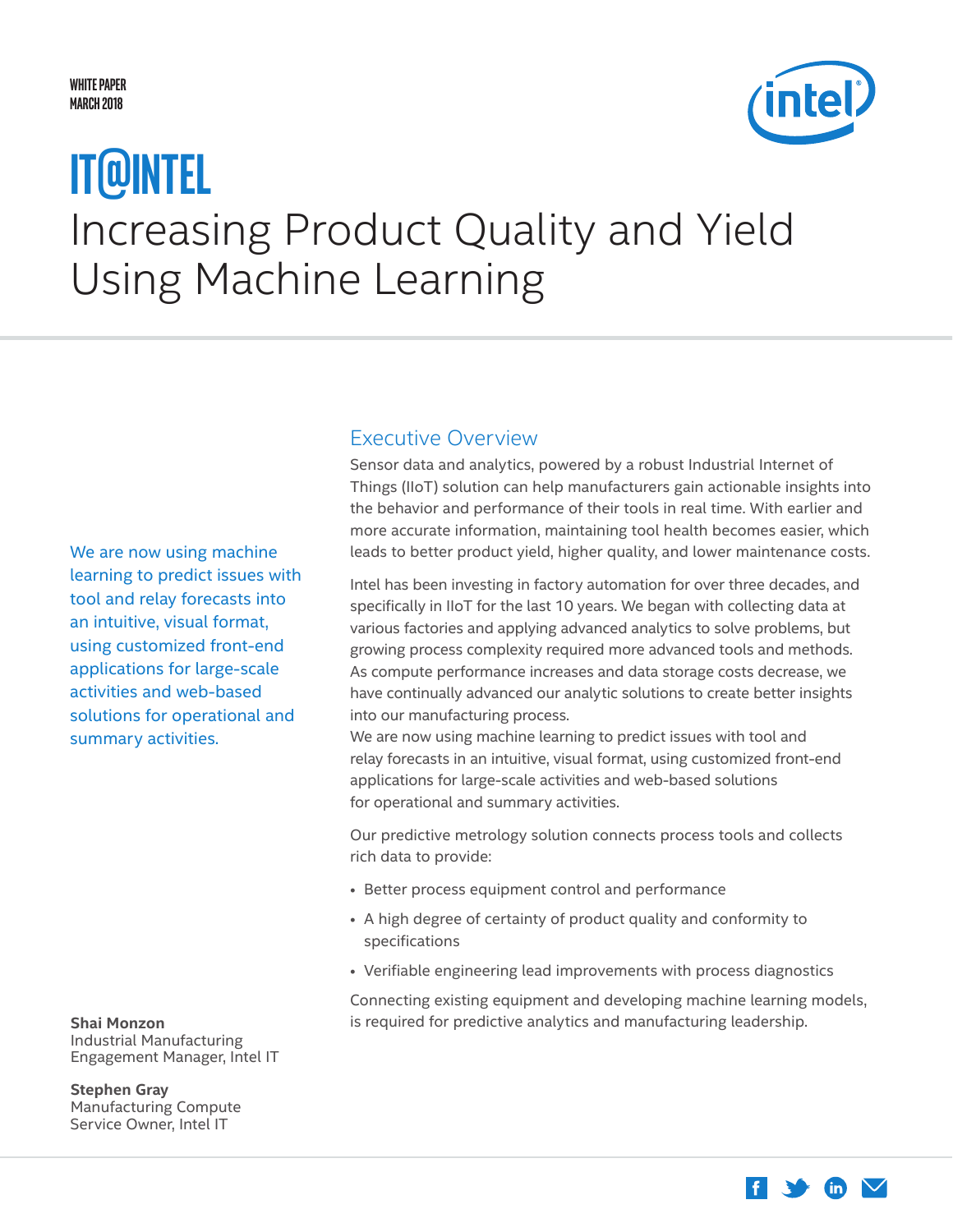#### Contents

- **1 [Executive Overview](#page-0-0)**
- **2 Background**
- **3 [An IIoT Solution](#page-2-0)** 
	- [Building the Team](#page-2-0)
	- [Standard IIoT Framework](#page-4-0)
	- [IoT Sensors and Data Acquisition](#page-5-0)
	- [Data Analytics with](#page-7-0)  [Machine Learning](#page-7-0)
- **9 [Results](#page-8-0)**

#### **[10Conclusion](#page-9-0)**

#### Contributors

#### **Sarah Kalicin**

Data Scientist, Data Center Group, Intel IT

#### **Elaine Rainbolt**

Advanced Analytics & AI Engagement Manager, Intel IT

#### Acronyms

**GUI** graphical user interface

**IIoT** Industrial Internet of Things

## Background

Manufacturers across industries strive to improve throughput, yield, and product quality for better forecasting, cost reduction, and a competitive advantage. But, inconsistency in equipment performance and difficulty in predicting maintenance requirements often lead to quality issues and longer time-to-market (TTM). For example, industrial bakers expanding distribution and product offerings are faced with maintaining even consistency across multiple ovens. Temperature fluctuations in a single oven can result in products that do not meet consumer expectations and result in higher production costs. Intel has experienced similar consistency challenges as printed patterns on chips have decreased in size while performance demands have skyrocketed. Decreasing dimensions require increased precision, and the slightest variation in tool performance can result in wasted materials, higher costs, and time delays. This requirement for better process measurements affects all manufacturers, regardless of industry. The difference is simply in the margin of fluctuation allowed in a specific product.

Actionable information from tools and processes is necessary to maintain consistency in manufacturing. But collecting the data is not the only issue. IT organizations must store data, clean it, integrate it with other data, and then analyze it for meaningful insights. Like most manufacturers, the challenges we faced include:

- **Shorter process windows.** With a growing market comes increased pressure to deliver products to market faster.
- **Unconnected tools.** Many manufacturing tools are decades old, and while they continue to serve our business needs, they often lack connectivity and data-collecting capabilities. Process-sensitive data is missing from these legacy tools.
- **Summary-level statistics.** Traditional summary statistics do not encompass the richness of available data, making it more difficult to diagnose specific tools and processes.

Sensor data can help engineers verify the behavior and performance of equipment in near real time, providing the opportunity to intervene earlier and with more accuracy to remain within required specifications. Intel's journey to predictive metrology through machine learning began more than a decade ago through capturing data for meaningful insights. The goal then, and now, was near-real-time process control to reduce or eliminate variations.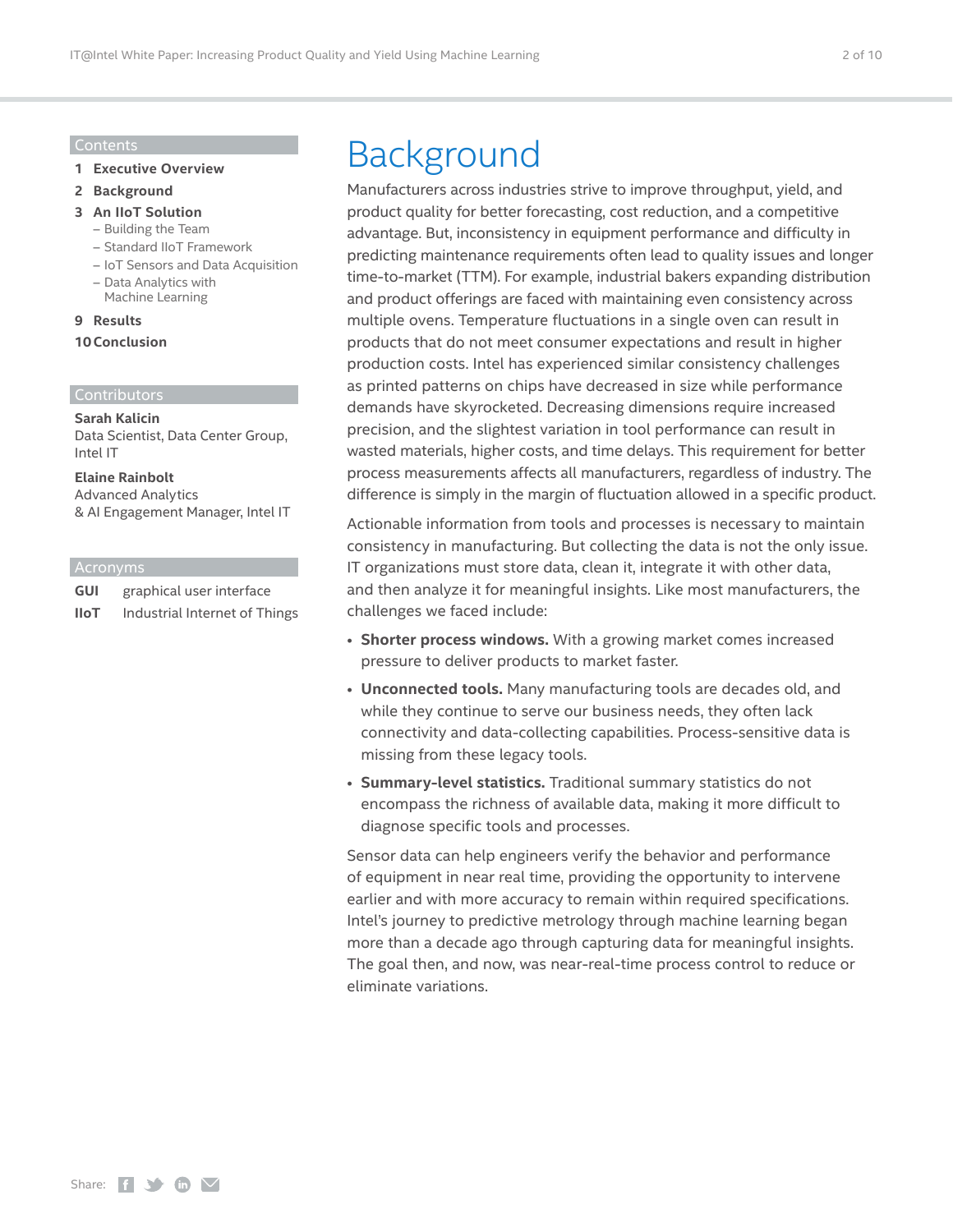### <span id="page-2-0"></span>An IIoT Solution

Smart factories—those making the transition to Industry 4.0—develop a rapid learning cycle, sometimes called "fail fast," to quickly adjust and optimize technology and processes. An Industrial Internet of Things (IIoT) solution can help enable this practice by using big data. But beyond equipment-related cost savings, the visibility gained through data can reveal previously unseen issues that lead to new opportunities.

At Intel, our end-to-end IIoT solution began with academic collaboration to determine scientific measures specific to the wafer production process and how to visually interpret data. For example, process gases and byproducts produced during the process emit different colors of light when energized in a vacuum chamber. When measured with the appropriate instrument and analyzed, these gasses and byproducts provide a unique fingerprint of the processing of that wafer. Our goal was to correlate this fingerprint to the physical properties of the process on the wafer, for example, the depth of a trench. We then developed offline machine-learning models based on the statistics from the fingerprint to forecast wafer quality. In order to implement the prediction models in manufacturing, we developed a near-real-time prototype to collect sensor and contextual data, standardize it, and merge the data into a distributed database environment. We also designed a workflow to manage the flow of the data and score sensor data against the data model. The output from the model provided a near-real-time prediction of product quality. We then designed a second workflow to manage the models. When wafer quality metrics were available from downstream physical measurements of the wafer's properties, we used this data to evaluate the accuracy of the model's prediction and retrain or modify it. The autonomous self-learning and modified routine remove human efforts necessary to maintain the models.

The journey from prototype to a robust IIoT solution included a multi-disciplinary team, standardizing the framework, acquiring and managing the data, and tailoring our analytics and machine-learning tools.

#### Building the Team

An IIoT project, enhanced with machine-learning models, can be disruptive and can potentially challenge normal operations. Our project involved academia, research and theory, data scientists, and an array of IT specialists to manage the proof of concept (PoC), deployment, and scaling across multiple factories. Stakeholders across the organization participated in developing a process that represents the business model, the usage, the functionality, and the implementation.

Gaining the support of the entire organization was important to our success. We needed participation from a variety of disciplines, including sponsorship at the highest levels. Investing in an IIoT solution was an opportunity to solve many of the daily challenges people experienced. It also required measurable return on investment (ROI). We conducted a series of outreach activities to help senior managers understand the project and its potential value across the organization. To promote participation and investment in the project, we identified the pain points an IIoT solution could address for each stakeholder, proving the project value to management.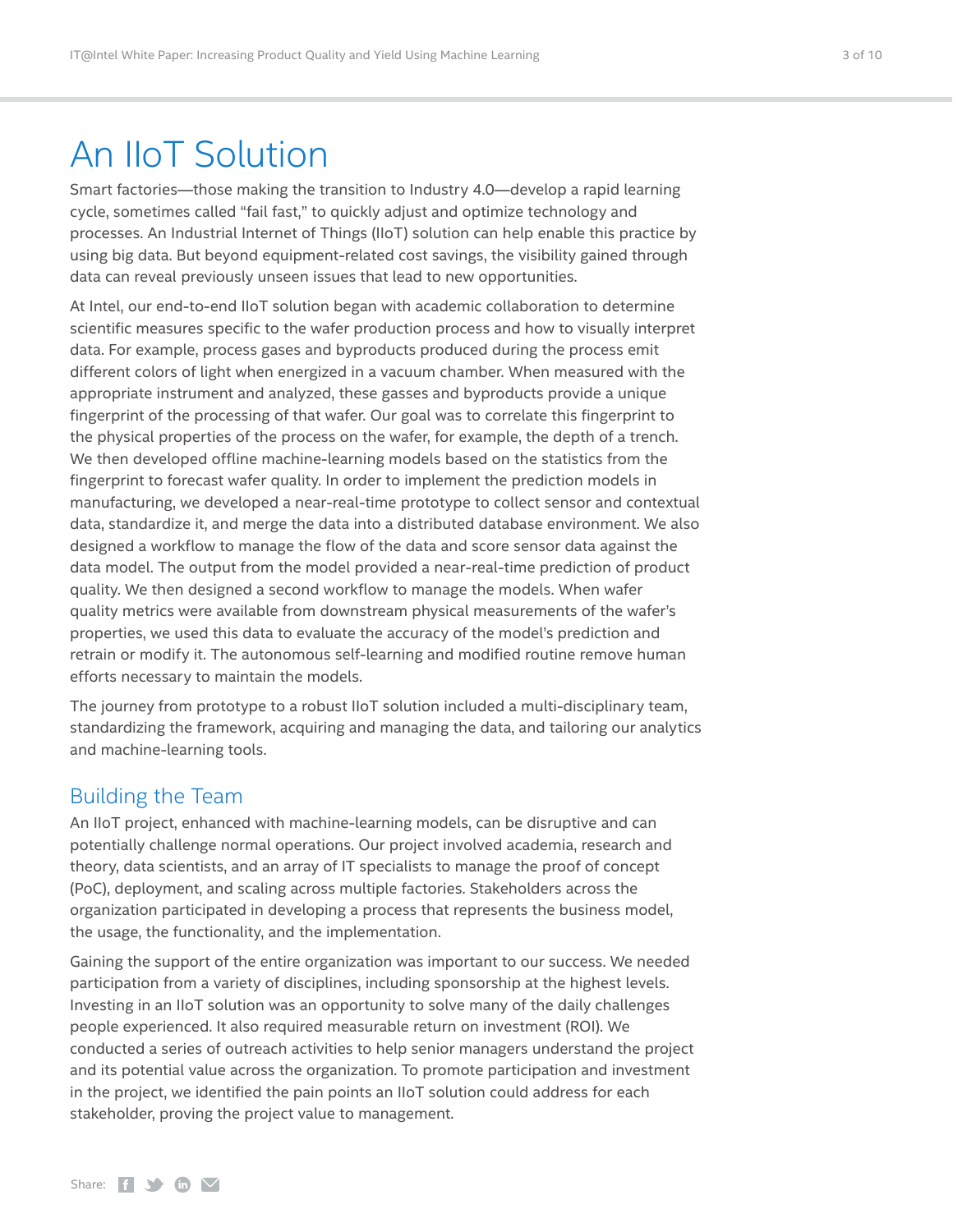We created a cross-functional project team with the following roles:

#### **Domain Experts**

- **Business owners**—or stakeholders—provided project funding and helped us prioritize solution features and feedback.
- **Equipment owners** provided feedback and insights into performance and behavior of equipment on the factory floor. This allowed us to incorporate additional data requirements that increased data richness from the first iteration of raw data—ending equipment isolation—to standardized sources in data-mining and machine-learning stages.

#### **Data Scientists**

- **Visual analysts** created mock-ups and rapid prototypes to express user requests, ideas, and concepts into basic technical requirements. Presenting vast amounts of visual data generated by IIoT systems that can be understood and processed by humans is a specialized software development skill that requires human factors knowledge, as well as technical development.
- **Data analysts** helped to create standardized export-orientated data structures for deployment in the models. This helped reduce how long analysts spent on gathering, cleaning, and aligning data, allowing them to focus on higher value activities such as development, selection, evaluation, and deployment of the best model(s) for anomaly detection, machine learning, and product quality prediction. Data analysts, working with visual analysts and software developers, facilitated model deployment and the presentation of the results.

#### **Solution Architects/IT**

- **Enterprise architects** created a framework defined by data that ensured future changes were confined to specific modules or workflows within the collection process. The enterprise architects also adopted or defined standard message structures by source and type, and identified existing capabilities to handle storage and additional data types.
- **Software developers** identified raw data structures from existing and new sensor sources and converted them into standard structures for processing during Extract, Transform, and Load (ETL). The structures were divided into usable components and assembled for visualization and analytics to provide just-in-time data with flexible, logical blocks with links for exploitation.
- **IT application and DB engineers** built install packs and patch release kits to ensure uniformity across all environments. To reduce operational complexity and maintain uniformity, the IT application and DB engineers used remote monitoring and verification and reduced manual interactions. This role also identified and codified automated shutdown, start-up, and recovery procedures to ensure data quality and to reduce disruptions.
- **Project managers** managed the competing requirements, various participants and different phases, and helped us incorporate feedback and expand the baseline without negatively impacting production.
- **IT infrastructure engineers** delivered the server, storage/backup, and recovery platforms based on the architectural design. This required the team to deliver a cost-effective high-availability environment that would provide the customer with a secure, scalable, mission-critical solution.

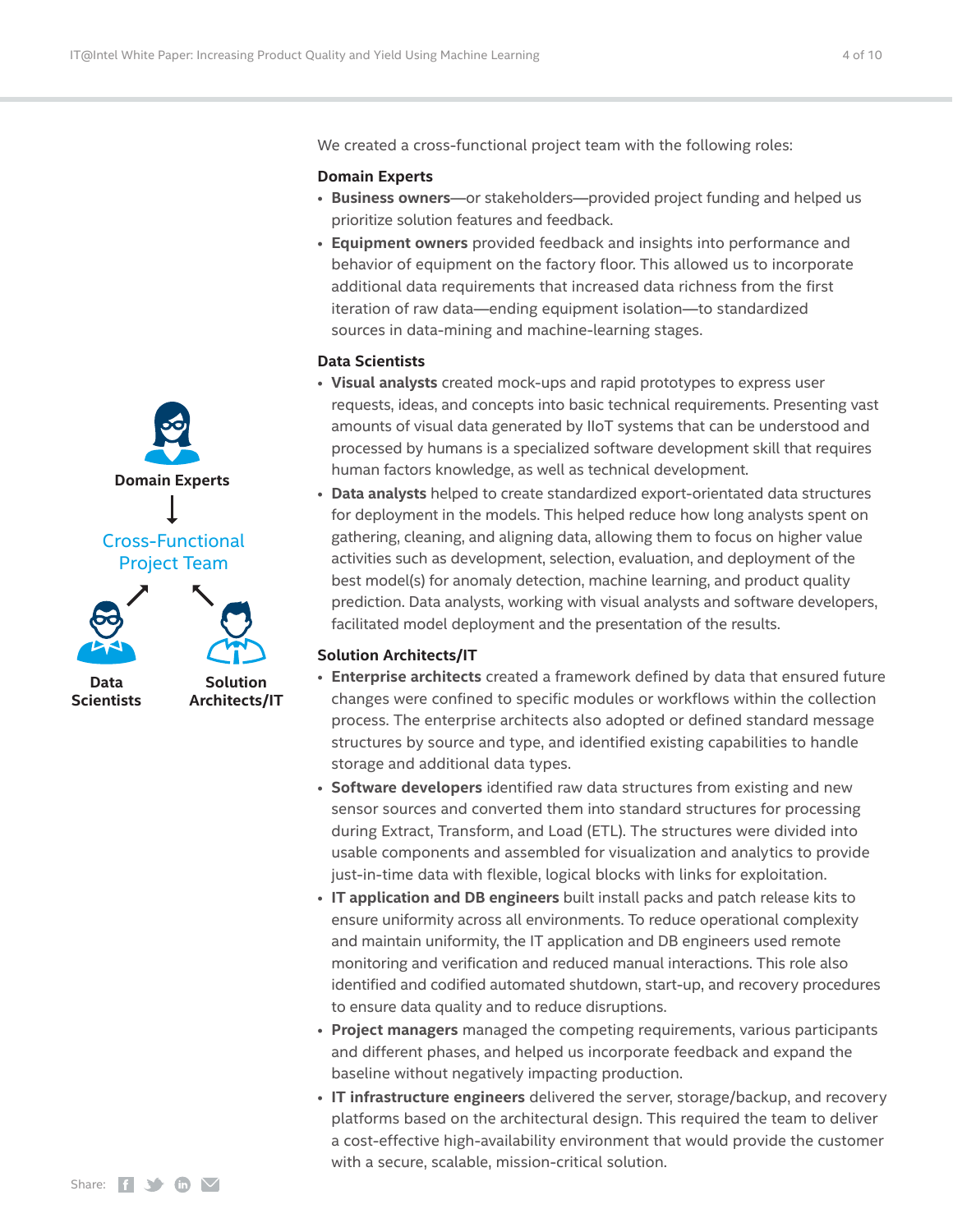### <span id="page-4-0"></span>Standard IIoT Framework

We focused on developing a service-oriented architecture (SOA), based on Intel® technology, which separated data from logic. Our primary goals were performance, scalability, availability, capacity, and redundancy. Existing tools were integrated with sensors to provide real-time monitoring and optimization. Data mining provided new patterns and machine learning built predictive models for the business processes.

As we created the framework, we included a feedback loop to prior steps, as well as progressing to the next step. For example, as we completed the data visualization step, not only did we progress to the data-mining layer, but we also went back to the data-integration and data-collection layers to add extra capabilities that the visualization activity highlighted as deficiencies (see Figure 1).

The framework included:

- **Data collection.** The sensor framework collected raw data from existing tools and processes. Data structures varied across sensor types, and we used an SOA for the application framework to ensure future changes could be confined to specific modules or workflows. Initially, we concentrated on identifying the raw data structures provided by existing and new sensor sources and converting them into standard structures for processing during ETL.
- **Data storage.** Data was stored in an analytics-ready structure. The databases were logically distributed with recent data stored on faster hardware, and historical data on slower hardware.
- **Data integration.** To simplify data integration, we adopted standard message structures by source and type. We also extended existing functionality for handling and storage rules for other data types, such as product information. Raw data from tools and process were integrated into the data storage, while retaining the unique origins, time stamps, and other identifying factors for downstream analytics.



#### Predictive Metrology IIoT Framework

Figure 1. As we developed each stage of the architecture, we progressed toward machine learning and revised the prior stage with additional capabilities. The machine-learning models include feedback to the tools for nearreal-time adjustment.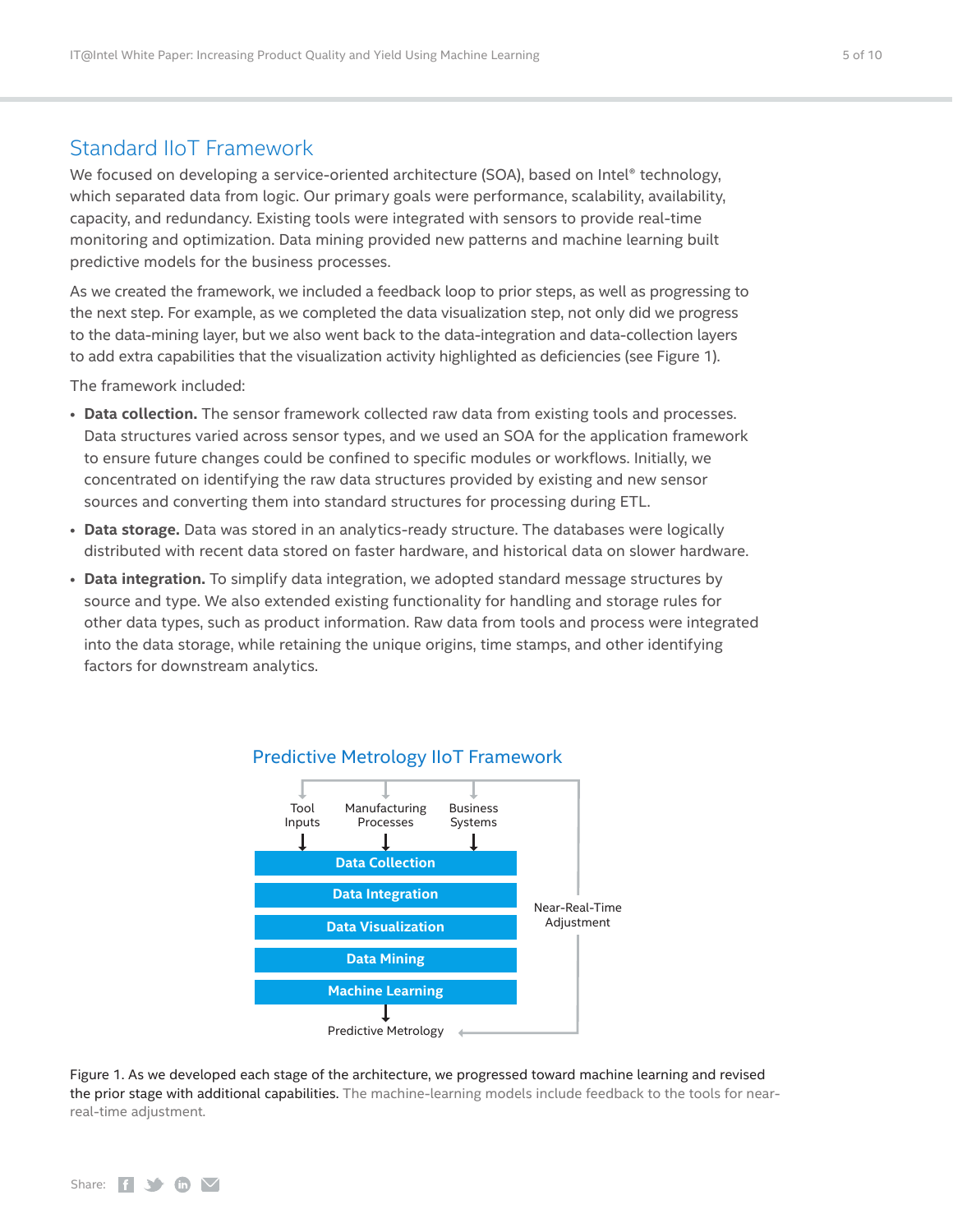When the chemical and physical nature of a process is too complex to model based on first principles, we correlate the process variability to those observed in wafer quality, using a machine-learning model.

- <span id="page-5-0"></span>• **Data visualization.** The graphical user interface (GUI) used the standardized data, divided into usable components, and assembled for visualization and analytics. We developed drill-down capabilities to summarize large volumes of data into visual representations that provided meaning to the user. All available data could be represented, viewed, and verified to provide users with confidence in its accuracy.
- **Data mining.** Data mining correlated statistical patterns in large datasets and established relationships between those patterns and the tools, processes, and products.
- **Machine learning.** Machine-learning models predicted product throughput, yield, quality, and tool health. They also created a feedback loop that allowed near-real-time adjustments of tools and processes, and continuously updated the models based on new and changing information.

#### IoT Sensors and Data Acquisition

For any data-centric project, we need to understand exactly what measurements in terms of process characteristics (in this case, the physics and chemistry) to collect. Machine learning and analytics can only be successful if the underlying data contains the right information supporting known laws of physics and chemistry. Manufacturing equipment typically uses actuators, sensors, and controllers to control input. For example, flow controllers control the quantity of gas defined by the recipe. The process tool reports the flow and what was achieved compared to the baseline. But it does not contain measurements of how the gas chemically reacted in the process chamber or how the byproducts interacted. This chemical reaction measurement is not typically included in the process chamber design, and it can be difficult to measure. It is important to carefully examine what sensor data is available, whether it contains enough information to provide meaningful information on the process, and if it is sensitive to process variabilities. When the chemical and physical nature of a process is too complex to model based on first principles, we correlate the process variability to those observed in wafer quality, using a machine-learning model.

We conducted a pilot project to demonstrate that if we collected the data produced by the tool and integrated it with associated externally generated data, we could predict the quality of the wafer produced by that tool. We also added localized sensors to each tool to collect additional data that augmented what was collected from the equipment. We deployed Intel® Next Unit of Computing (Intel® NUCs) based on the Intel® Core™ processor to acquire and transform these data sources into standardized data structures using an alignment algorithm. This algorithm prepared the data using contextual synchronizing, such as identifying the workload, tool, its state of operation, the time of day, and so on. The data was source-agnostic, which allowed it to be consolidated and blended accurately.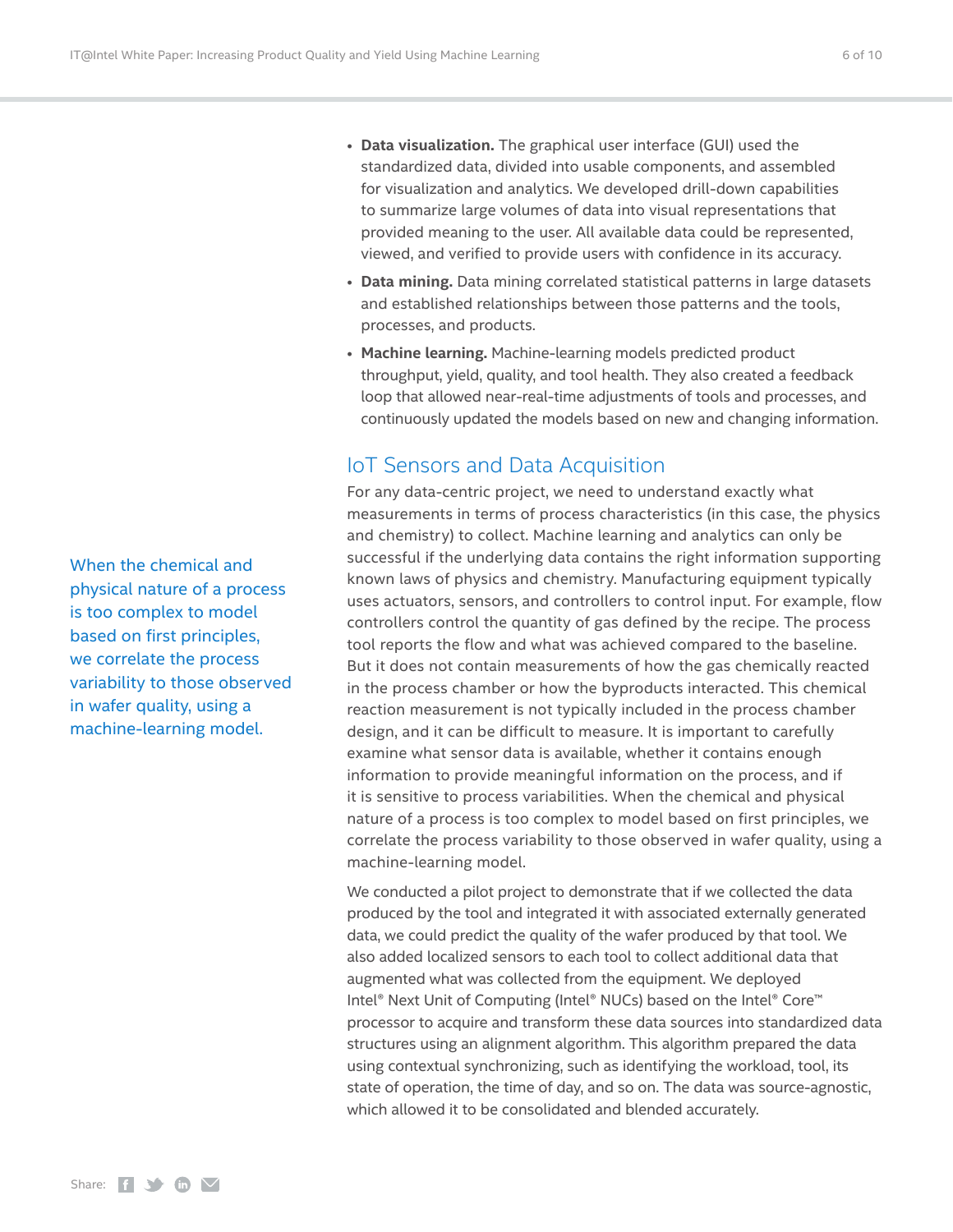The preprocessed data at the edge also provided lossless data reduction. The data was transmitted to a centralized data store through message queues, and then to a data merge store for analytics.

Based on results from the pilot, we performed a number of framework iterations and learned from each one. For example, we found a more efficient way to send data from the sensors to storage, by converting from binary form to structured form and focusing on the parameters most likely to cause variations that resulted in yield or performance loss.

It is not complex to deploy this platform from the initial pilot into production, as scaling and replicating the environment are supported by a variety of off-the-shelf products, such as thirdparty cloud solutions for computing and storage. We used standard Intel NUC hardware at the edge with an Intel Core processor in virtual machines (VMs). We used the Intel® Xeon® processor E5 family for data acquisition and storage, which provided excellent compute power. VMs allowed us to easily deploy and manage these processors across the Intel® Architecture (see Figure 2). Using heterogeneous hardware allowed us to best match the analytics needs of the factory to the machine-learning tools' capabilities and connectivity constraints. The most important aspect is that the factory must be networked to collect and transmit the data, especially to achieve nearreal-time insights. Reliable and robust connectivity is the foundation on which all IIoT platforms are built; without it, projects can fail to meet expectations and achieve business requirements.



#### Single Factory

Figure 2. Data was preprocessed at the edge, then merged with standardized data from multiple sources to be analyzed with machine learning.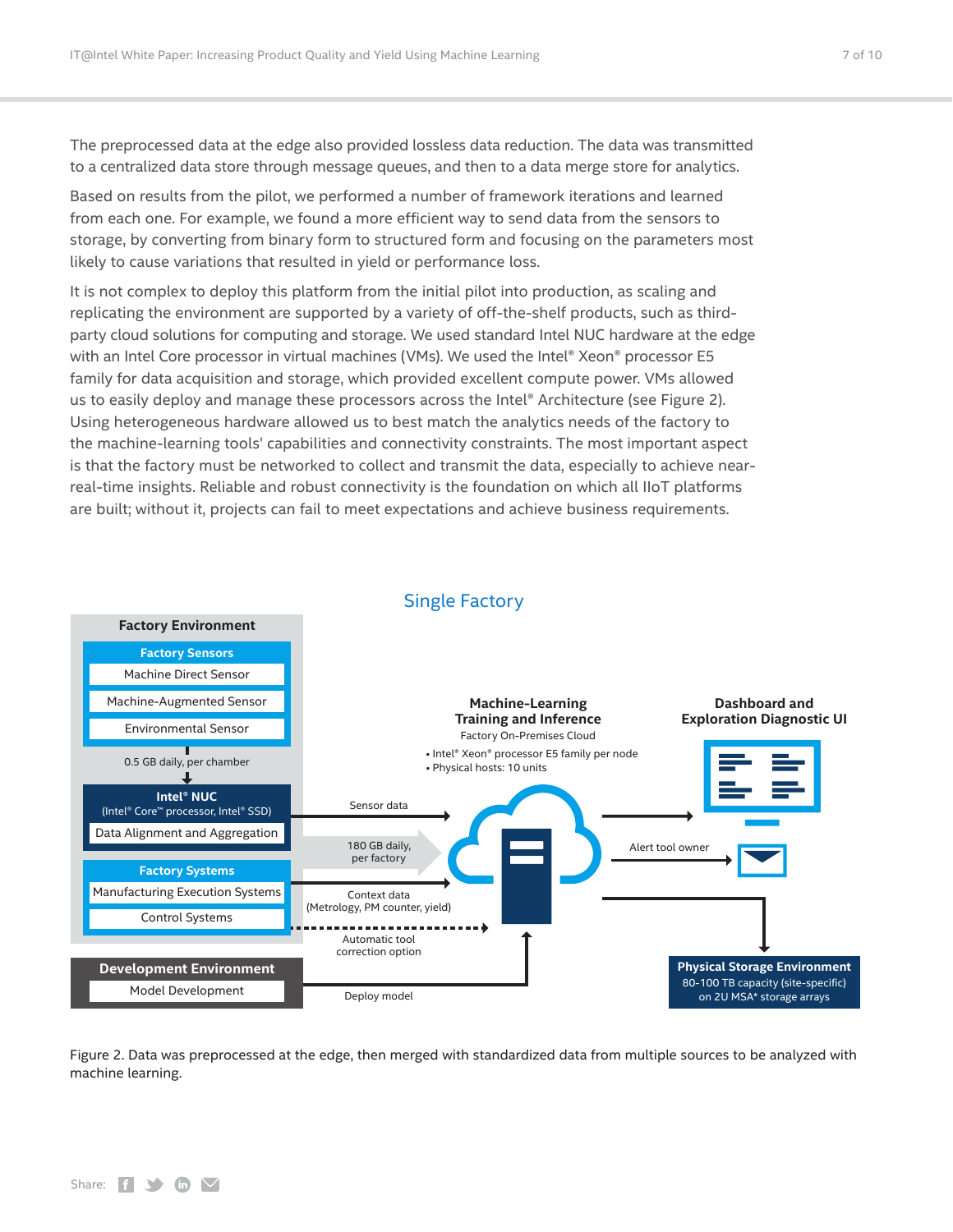### <span id="page-7-0"></span>Data Analytics with Machine Learning

We use the sensor data, actual metrology, and predictive metrology to train machine-learning models to predict the product condition on completion of the manufacturing activity. We evaluate the model predictions based on how well they predicted wafer quality weeks before the wafers were measured at end of the line. By comparing the prediction to actual results, as well as known bad wafers, we can establish a baseline and then further evaluate different modelling techniques.

We use the Random Forest algorithm because it allows us to avoid overfitting the model and potentially decreasing the accuracy of results. The classifier can handle missing values and be modelled for categorical values. We also use principal component analysis (PCA) to reduce the dimensionality of datasets with multiple correlated variables. Using PCA, we summarize data, while being sensitive to relative scaling. The model runs on an Intel Xeon processor E5 family-based high-performance server.

Our current machine-learning model automatically updates itself based on a defined threshold that triggers additional learning. Presently, updates can occur as often as every six hours up to as infrequently as once every twoand-half months.

We also developed a web-based graphical user interface (GUI) to provide intuitive access to the model and data (see Figure 3). Using data visualization to monitor the results of the model and verify its accuracy is very useful. The interactivity of graphs allows human experts to dive deeper to investigate process issues.

Data, such as time-series, is linked for analytics, allowing users to drill into details of lots, wafers, and tools. Naturally, this created a challenge because we wanted to avoid data duplication; ultimately, we decided that the data structure was necessary for analytics, which took precedence over storage constraints.

The continuously iterating models will improve and evolve as we understand how to use the data, identify additional data needs, and refine the platform.



Figure 3. The graphical user interface (GUI) provides an intuitive view of the prediction model against the actual wafer measures at the end of the line.

### Anticipating and Adjusting the Model

It is critical to anticipate and adjust the model to achieve ongoing success and deeper insights. We initially underestimated the amount of time it would take to transition from the prototype to the production process. It was necessary to redefine code, and anticipate scenarios outside of the prototype environment, to achieve the level of scalability we needed.

We also discovered that we needed to allow for adequate time to explore new process discoveries, which are a natural outcome of Industrial Internet of Things (IIoT) solutions. We refresh the machine-learning model based on new training data regularly, and often the results of these adjustments come months after they have been made. Model retraining—a very resource-intensive and time-consuming activity—is tailored to the purpose of the model and can be scheduled based on time or events. The schedule is determined on a model-by-model basis and optimized to balance the refresh need against the time and cost required. Future plans include developing a model-for-model refresh function that further automates this activity.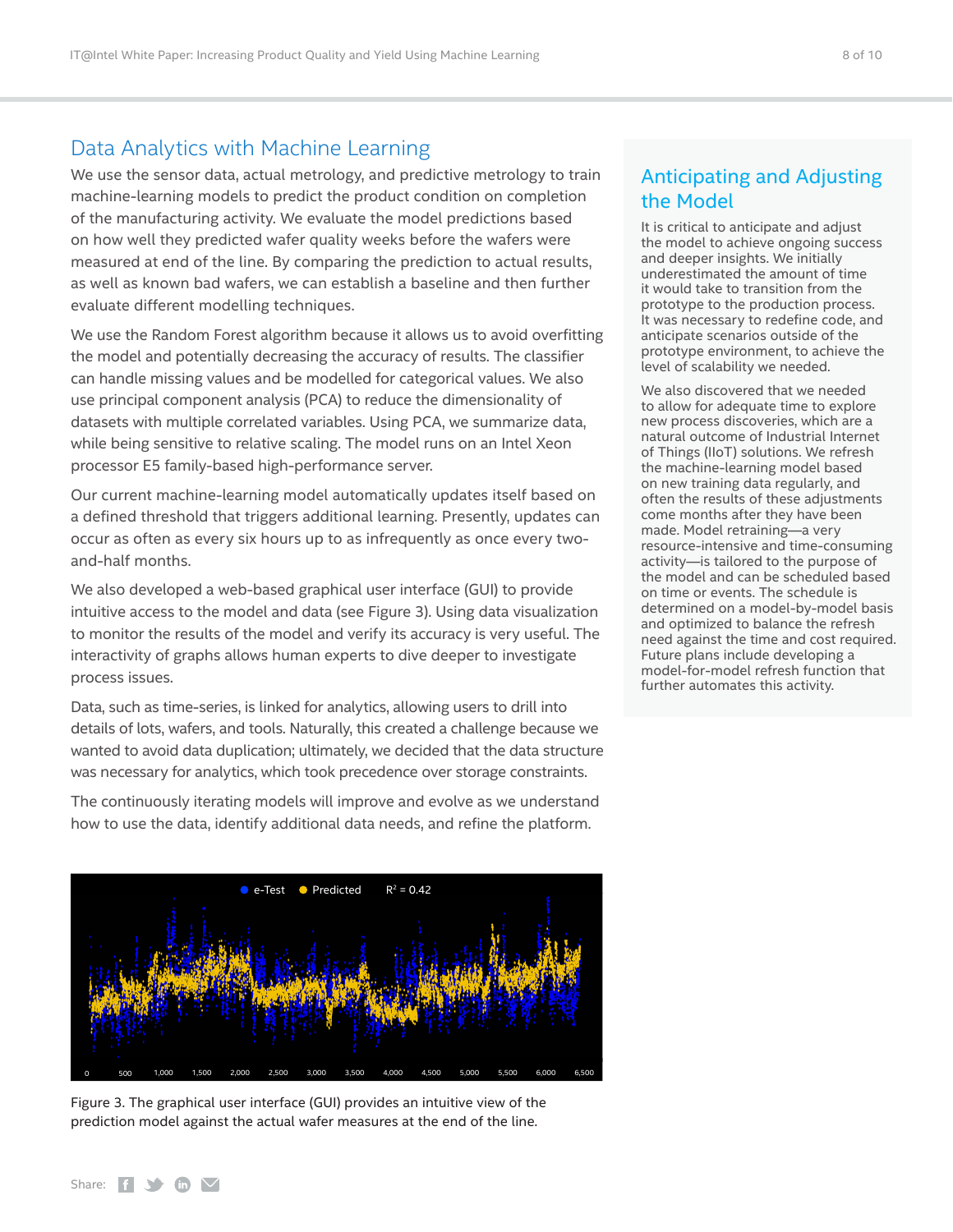## <span id="page-8-0"></span>**Results**

With the combination of a collaborative team environment, strong executive sponsorship, and determination to create an impactful advanced analytics solution, analysis that once took days can now be performed in minutes. The benefits of our IIoT solution include (see Figure 4):

- **Tool control and matching.** We can now determine mismatches in tools with near-real-time adjustments of recipes. We can also predict maintenance requirements, reducing the need for preventive intervention and increasing equipment availability and utilization. Crosstool comparisons allow us to make equipment fleet improvements by identifying deltas in performance between functioning and malfunctioning equipment.
- **Predictive metrology.** We attained prediction with a high degree of certainty within targeted limits, reducing the need for dynamic sampling. This allowed for the reduction in physical measurements of the product, increasing throughput without sacrificing quality.
- **Process diagnostics.** We gained better insights into equipment behavior and condition with verifiable engineering lead improvements.
- **Fault detection.** With known mathematical relationships between sensor data and metrology, we can more accurately predict faults in materials created by specific tools. Also, time-series data takes advantage of feature richness that traditional summary statistics often do not encompass.

Many tools' sensors did not provide data that was granular enough; therefore, instead of adding sensors, we collected the additional data from log files already created, but not currently being used to their full potential. By deploying new sensors to these existing tools, we can help equipment owners move from uni-variant to multi-variant analysis, gaining better insights.



Figure 4. Our predictive metrology process with machine learning has delivered better tool control, higher certainty, better tool matching, and the ability to make near-real-time adjustments to recipes.